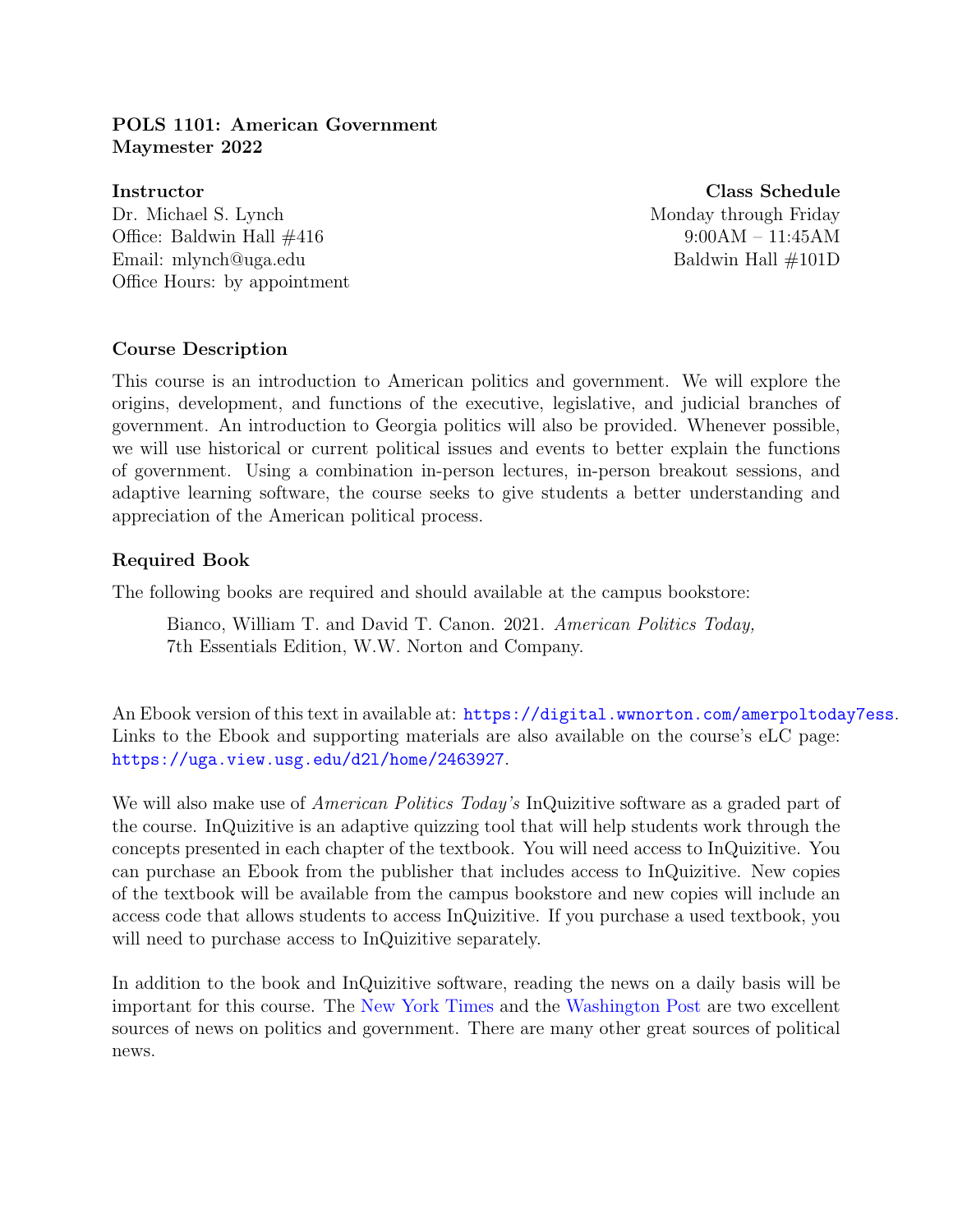There will be additional readings assigned for the some of the weeks of the course. Some of these appear on the course syllabus now, and some will be assigned during the semester. All of these readings will be provided to students via eLC.

# Course Grading

Your grade in this class will be assigned according to the following:

- 1. Quizzes (20% of final grade): Students are required to complete online quizzes as part of their course grade. There will be a quiz to complete for each of the assigned textbook chapters using the InQuizitive system. These quizzes are adaptive and should help students both understand the course materials and prepare for exams. Additional information about InQuizitive can be found on the course's eLC page, which can be accessed at <https://uga.view.usg.edu/d2l/home/2463904>.
- 2. Attendance and Participation (20% of final grade): Students are required to attend all class meetings during the semester. Additionally, you are expected to participate, not just attend, during class meetings. This means that you need to be ready to discuss the readings or participate in class activities.
- 3. Midterm Exam (27.5% of final grade) The Midterm Exam will take place on May 27 during regular class time. This exam will consist of multiple choice and short answer questions. Exams will cover material from both the course readings and lectures.
- 4. Final Exam (32.5% of final grade): The final exam will be administered in person and is scheduled for June 8. It will feature a mix of multiple choice and short answer questions. The final exam will be cumulative, but will focus primarily on materials from the second half of the course.

If a student is unable to take one of the exams on the scheduled date, they should contact the course instructor beforehand. Missed exams will only be excused in the most extraordinary circumstances. If you receive permission to take an exam at a time other than that listed on the syllabus, I reserve the right to alter the format and substance of any makeup exam (e.g. you may not get the same exam as everyone else).

Course grades will be assigned as follows:  $93-100\% = A$ ,  $90-93\% = A$ ,  $87-90\% = B$ ,  $83 87\% = B$ ,  $80-83\% = B$ -,  $77-80\% = C$ +,  $73-77\% = C$ ,  $70-73\% = C$ -,  $60-70\% = D$ ,  $0-60\%$  $=$  F.

# Other Issues

1. Disabilities: Students with disabilities of any kind are strongly encouraged to tell me at the beginning of the semester, so appropriate accommodations can be made. Students with disabilities that have been certified by the UGA Disabilities Services Office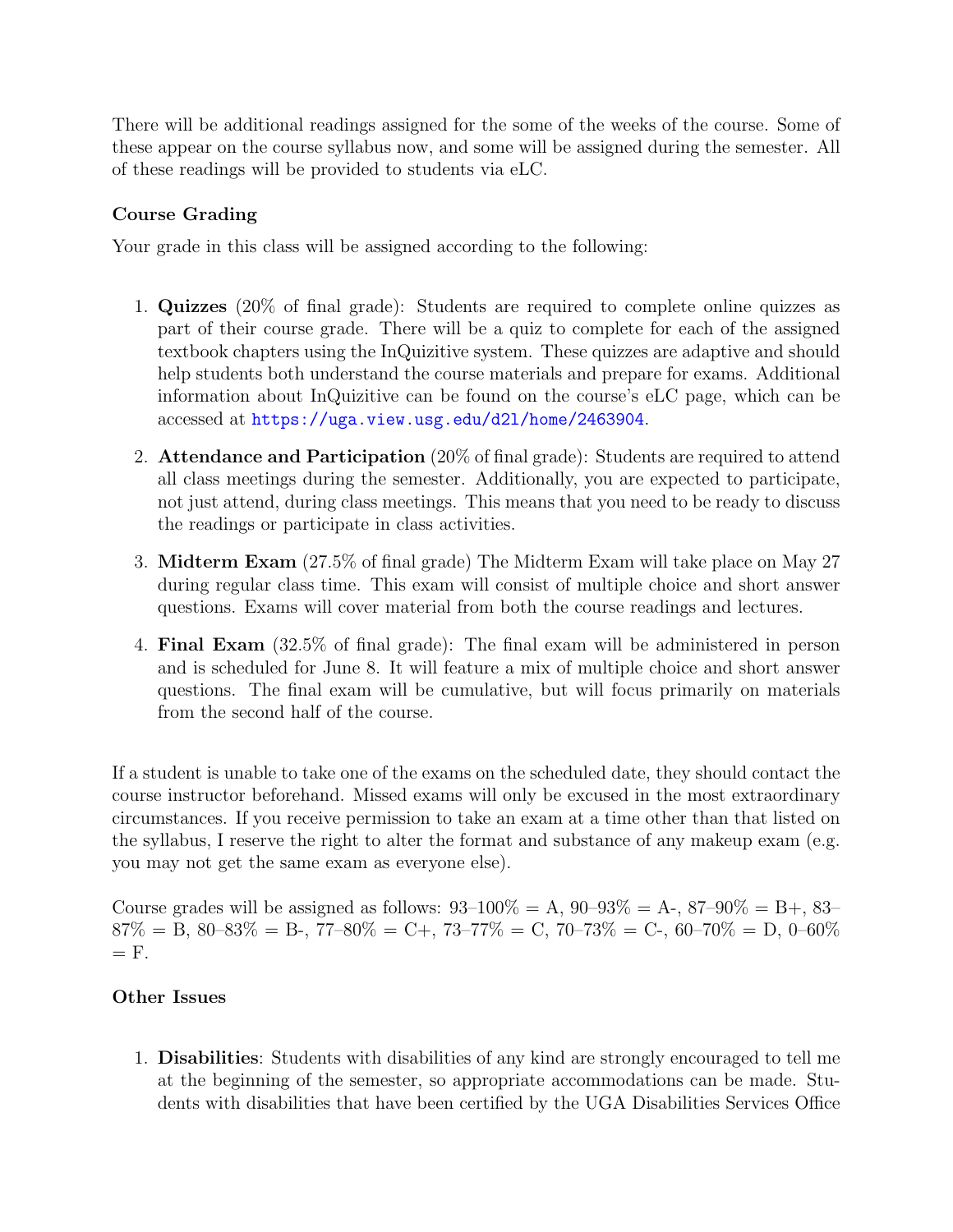will be accommodated according to university policy. Contact Disabilities Services for more information.

- 2. Instructor Availability: I am available to meet with students by appointment. Please email me to schedule a meeting.
- 3. Classroom Behavior: Students should behave professionally throughout the course. Disruptive behavior in discussion sections will not be tolerated. Laptops may be used to take notes in class, but not in a way that is disruptive to other students. Be respectful of other students' thoughts and opinions during class discussions.
- 4. Cheating and Plagiarism: All course work must meet the standards put forth in the University of Georgia's Student Honor Code. See the Academic Honesty Policy for details on what is expected of you (https://ovpi.uga.edu/academic-honesty/academichonesty-policy/student-honor-code).

# Course Schedule

# May 18 – Intro/Why Government? Bianco and Canon, Chapter 1 ["The Democrats Have a Lot of Cutting to Do."](https://nyti.ms/3aWkcOf) New York Times. Oct. 20, 2021.

#### May  $19$  – Constitution and Founding

Bianco and Canon, Chapter 2 Hardin, Garrett. 1968. ["The Tragedy of the Commons."](https://science.sciencemag.org/content/162/3859/1243) Science. 162:1243-1248. [U.S. Constitution.](https://www.archives.gov/founding-docs/constitution-transcript)

#### May 20 – Federalism/Civil Liberties

Bianco and Canon, Chapters 3 and 4

#### May 23 – Civil Liberties/Civil Rights

Bianco and Canon, Chapters 4 and 5 Wehle, Kim. 2019. *How to Read the Constitution and Why*, Chapter 6.

#### May  $24$  – Public Opinion

Bianco and Canon, Chapter 6 Abramowitz, Alan I. 2008. ["Forecasting the 2008 Presidential Election."](https://www.jstor.org/stable/20452296) PS: Political Science and Politics. 41(4):691-695 Abramowitz, Alan I. 2016. ["Will Time for Change Mean Time for Trump"](https://www.cambridge.org/core/services/aop-cambridge-core/content/view/6DC38DD5F6346385A7C72C15EA08CA09/S1049096516001268a.pdf/will_time_for_change_mean_time_for_trump.pdf) PS:Political Science and Politics 49(4):659-660.

#### May 25 – Political Parties

Bianco and Canon, Chapter 7